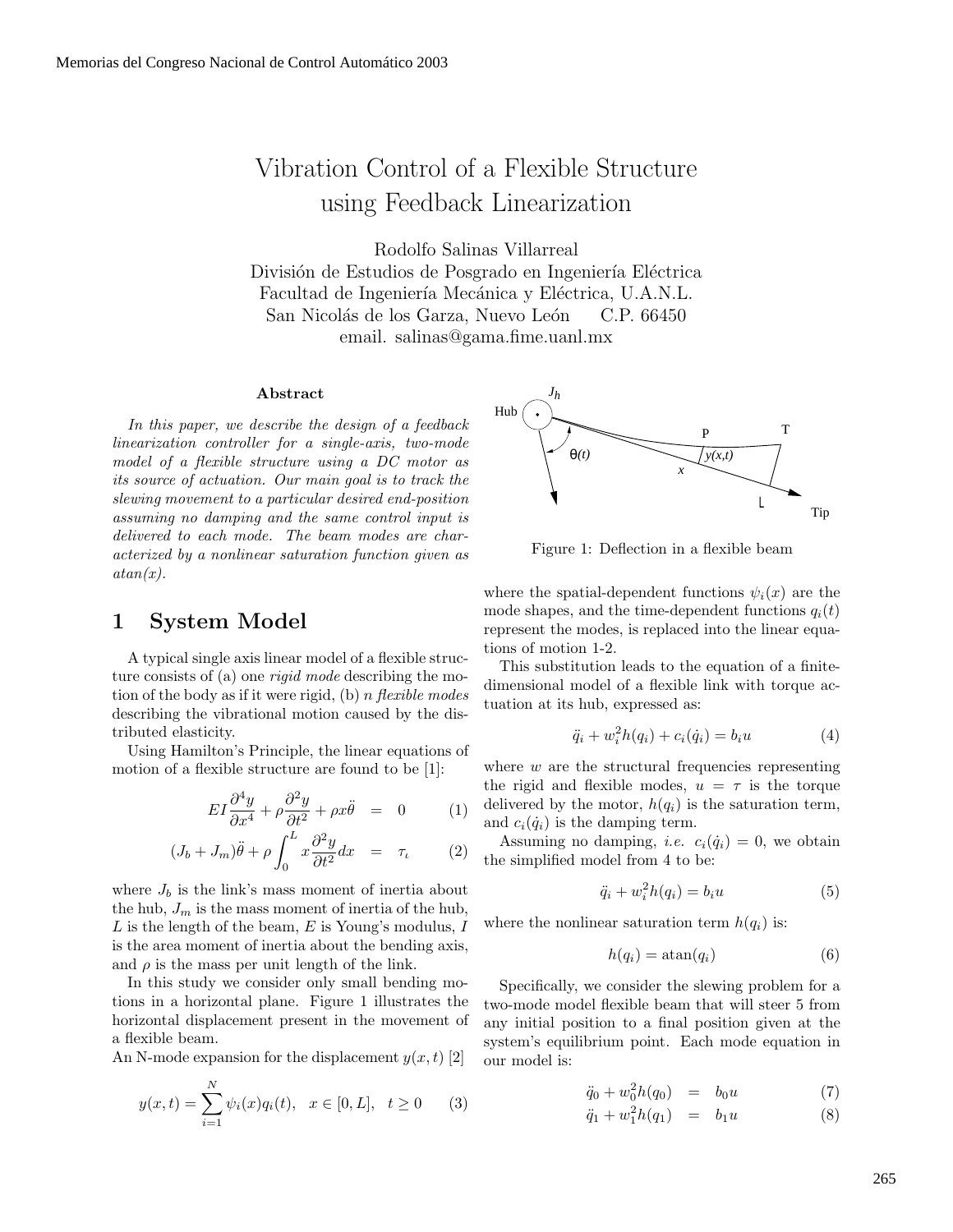

Figure 2: Equivalent representation of the flexible structure

reaching its equilibrium at

$$
q_i(x,t) \to q_i^*(x,t), \quad q \in \mathbb{R}^2 \tag{9}
$$

Therefore, we find the equilibrium of 5 as

$$
\ddot{q}_i = -w_i^2 h(q_i^*) + b_i u^* = 0 \tag{10}
$$

thus,

$$
q_i^* = h^{-1} \left( \frac{b_i u^*}{w_i^2} \right), \quad h = \text{atan}
$$
 (11)

An equivalent representation of the flexible structure we consider in this paper is shown in Figure 2 as a system of nonlinear springs and masses.

Next section describes the proposed control design to stabilize the induced nonlinear vibrations on the flexible structure.

## **2 Control Approach**

Assuming that our beam consists only of two modes, its structural frequencies are given as  $w_0 = 0$ and  $w_1 = 1$ , and the constant parameters in each mode  $b_0 = b_1 = 1$ , [3] thus the system is reduced to:

$$
\ddot{q}_0 = u \tag{12}
$$

$$
\ddot{q}_1 = -h(q_1) + u \tag{13}
$$

Considering this, the state space model for 12-13 can also be expressed in the form:

$$
\dot{x} = f(x) + bu \tag{14}
$$

To do so, we first introduce a new state  $\tilde{q}$  as shown in 15 that will allow us to cancel out the control term.

$$
\tilde{q} = q_0 - q_1 \Longrightarrow \ddot{\tilde{q}} = h(q_0 - \tilde{q}) \tag{15}
$$

Then, we build a new state-space model such as 14 by performing a change of variables in terms of the original states  $q_i$  and  $\tilde{q}$ . Thus, we assign the new states to be:

$$
x_1 = \tilde{q} \tag{16}
$$

$$
x_2 = q_0 \tag{17}
$$

$$
x_3 = \dot{\tilde{q}} \tag{18}
$$

$$
x_4 = \dot{q}_0 \tag{19}
$$

expressing 16-19 as a state equation we have that:

$$
\begin{bmatrix} \dot{x}_1 \\ \dot{x}_2 \\ \dot{x}_3 \\ \dot{x}_4 \end{bmatrix} = \begin{bmatrix} x_3 \\ x_4 \\ h(x_2 - x_1) \\ 0 \end{bmatrix} + \begin{bmatrix} 0 \\ 0 \\ 0 \\ 1 \end{bmatrix} u \qquad (20)
$$

where  $f = [x_3 \ x_4 \ h(x_2 - x_1) \ 0]^T$ , and  $g = [0 \ 0 \ 0 \ 1]^T$ . In this way, our system is written in *regular form*, which means the control term appears only in the lower equation.

Next, we find the elements of  $[g \text{ } ad_f \text{ } g \text{ } ad_f^2 \text{ } g \text{ } ad_f^3 \text{ } g]$ <br>on 20 by using the Lie Bracket theorem [4]. from 20 by using the Lie Bracket theorem [4]:

$$
ad_f \ g = \frac{\partial g}{\partial x} f - \frac{\partial f}{\partial x} g = \begin{bmatrix} 0 \\ -1 \\ 0 \\ 0 \end{bmatrix}
$$
 (21)

$$
ad_f^2 g = \frac{\partial ad_f g}{\partial x} f - \frac{\partial f}{\partial x} ad_f g = \begin{bmatrix} 0 \\ 0 \\ h' \\ 0 \end{bmatrix}
$$
 (22)

$$
ad_f^3 g = \frac{\partial ad_f^2 g}{\partial x} f - \frac{\partial f}{\partial x} ad_f^2 g = \begin{bmatrix} -h' \\ 0 \\ -x_3 h'' + x_4 h'' \\ 0 \end{bmatrix} (23)
$$

We arrange them into the corresponding matrix formed by  $g$  and each vector from 21-23 to check its linear independence.

$$
\begin{bmatrix} g \\ ad_f g \\ ad_f^2 g \\ ad_f^3 g \end{bmatrix}^T = \begin{bmatrix} 0 & 0 & 0 & -h' \\ 0 & -1 & 0 & 0 \\ 0 & 0 & h' & -x_3 h'' + x_4 h'' \\ 1 & 0 & 0 & 0 \end{bmatrix}
$$
(24)

As 24 is a full rank matrix, it is linearly independent, also meaning system 20 is globally controllable.

However, to be feedback linearizable, the system must also be *involutive* [5]. We verify system 20 is involutive if the Lie Bracket between any two vector combination from  $[g, ad_f g, ad_f^2 g]$  is zero. From g<br>and 21.23 we obtain: and 21-23 we obtain:

$$
[g, \, ad_f \, g] = \frac{\partial ad_f \, g}{\partial x} g - \frac{\partial g}{\partial x} ad_f \, g \tag{25}
$$
\n
$$
= 0 \, g - 0 \begin{bmatrix} 0 \\ -1 \\ 0 \\ 0 \end{bmatrix} = 0
$$

furthermore,

$$
[g, \, ad_f^2 \, g] \quad = \quad \frac{\partial ad_f^2 \, g}{\partial x} g - \frac{\partial g}{\partial x} ad_f^2 \, g \tag{26}
$$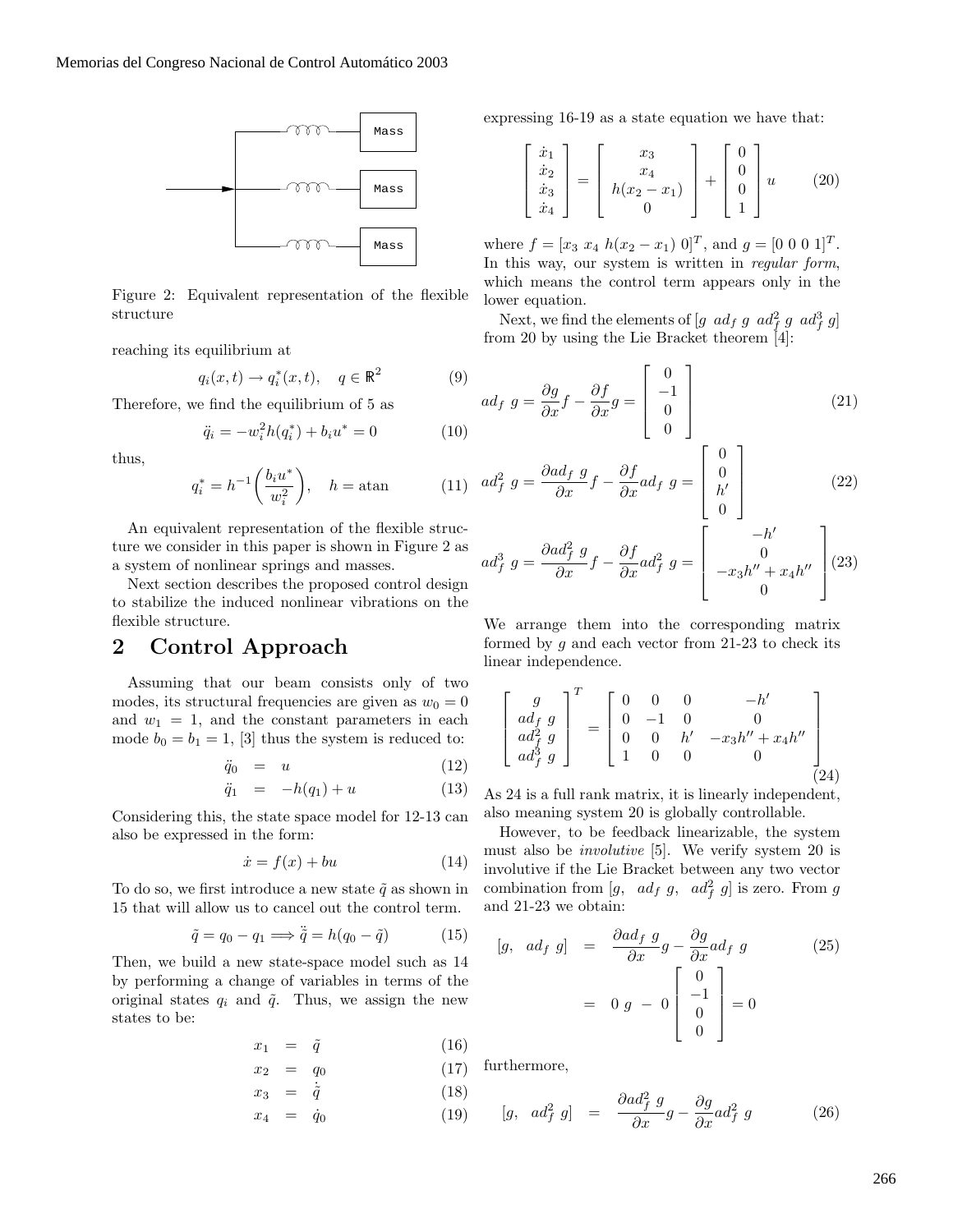$$
= \begin{bmatrix} 0 & 0 & 0 & 0 \\ 0 & 0 & 0 & 0 \\ -h'' & h'' & 0 & 0 \\ 0 & 0 & 0 & 0 \end{bmatrix} \begin{bmatrix} 0 \\ 0 \\ 0 \\ 1 \end{bmatrix} = 0
$$

Therefore, as either Lie Bracket between the column vectors of 24 is zero, 20 is *involutive*.

To find the system transformation matrix to the z coordinate system, we multiply each column vector in 24 by the partial derivative vector of  $z(x)$  with respect to each state  $x_i$ .

$$
\begin{bmatrix}\n\frac{\partial z_1}{\partial x_1} & \frac{\partial z_1}{\partial x_2} & \frac{\partial z_1}{\partial x_3} & \frac{\partial z_1}{\partial x_4}\n\end{bmatrix}\n\begin{bmatrix}\n0 \\
0 \\
0 \\
1\n\end{bmatrix} = 0 \Rightarrow \frac{\partial z_1}{\partial x_4} = 0 \quad (27)
$$
\n
$$
\begin{bmatrix}\n\frac{\partial z_1}{\partial x_1} & \frac{\partial z_1}{\partial x_2} & \frac{\partial z_1}{\partial x_3} & \frac{\partial z_1}{\partial x_4}\n\end{bmatrix}\n\begin{bmatrix}\n0 \\
-1 \\
0 \\
0\n\end{bmatrix} = 0 \Rightarrow \frac{\partial z_1}{\partial x_2} = 0 \quad (28)
$$
\n
$$
\begin{bmatrix}\n\frac{\partial z_1}{\partial x_1} & \frac{\partial z_1}{\partial x_2} & \frac{\partial z_1}{\partial x_3} & \frac{\partial z_1}{\partial x_4}\n\end{bmatrix}\n\begin{bmatrix}\n0 \\
0 \\
h' \\
0\n\end{bmatrix} = 0 \Rightarrow \frac{\partial z_1}{\partial x_3} = 0 \quad (29)
$$
\n
$$
\begin{bmatrix}\n\frac{\partial z_1}{\partial x_1} & \frac{\partial z_1}{\partial x_2} & \frac{\partial z_1}{\partial x_3} & \frac{\partial z_1}{\partial x_4}\n\end{bmatrix}\n\begin{bmatrix}\n-h' \\
0 \\
-g_3 h'' + x_4 h'' \\
0\n\end{bmatrix} \neq 0 \quad (30)
$$

$$
\Rightarrow -\frac{\partial z_1}{\partial x_1}h' + \frac{\partial z_1}{\partial x_3}x_3h'' + \frac{\partial z_1}{\partial x_3}x_4h'' \neq 0 \tag{31}
$$

This results in the conditions we must satisfy 27-31 to assign each feedback linearization state  $z_i$ . Therefore, the new state  $z_1$  is not a function of  $x_4$  or  $x_2$ , neither of  $x_3$ . However, the only unknown partial derivative in 31 is expressed as  $\frac{\partial z_1}{\partial x_1} \neq 0$ . Thus, we assume  $z_1 = r_1$ , that satisfies the required boundary conditions  $x_1$ , that satisfies the required boundary conditions.

We obtain transformations for the other states by using the Lie Derivative theorem as follows [5]:

$$
z_2 = L_f z_1 = \frac{\partial z_1}{\partial x} f \tag{32}
$$

$$
= [1 \ 0 \ 0 \ 0] \begin{bmatrix} x_3 \\ x_4 \\ h(x_2 - x_1) \\ 0 \end{bmatrix} = x_3 \qquad (33)
$$

$$
z_3 = L_f^2 z_1 = \frac{\partial z_2}{\partial x} f \tag{34}
$$

$$
= [0 \ 0 \ 1 \ 0] \left[\begin{array}{c} x_3 \\ x_4 \\ h(x_2 - x_1) \\ 0 \end{array}\right] = h(x_2 - x_1)
$$

$$
z_4 = L_f^3 z_1 = \frac{\partial z_3}{\partial x} f =
$$
  
=  $-x_3 h'(x_2 - x_1) + x_4 h'(x_2 - x_1)$  (35)

The transformation in the control is found from the following equation:

$$
u = \alpha + \beta v \tag{36}
$$

where,

$$
\alpha = -\frac{L_f^4 z_1}{L_g L_f^3 z_1}, \quad \beta = \frac{1}{L_g L_f^3 z_1} \tag{37}
$$

$$
L_g L_f^3 z_1 = \frac{\partial L_f^3 z_1}{\partial x} g = L_g L_f^3 z_1 = b_1 h'(x_2 - x_1) \tag{38}
$$

$$
L_f^4 z_1 = \frac{\partial z_4}{\partial x} f \tag{39}
$$

Simplifying, for  $z_4$  in 35, and f in 20 we obtain:

$$
L_f^4 z_1 = x_3^2 h''(x_2 - x_1) - x_3 x_4 h''(x_2 - x_1) +
$$
  
- 
$$
x_3 x_4 h''(x_2 - x_1) + x_4^2 h''(x_2 - x_1) +
$$
  
- 
$$
h(x_2 - x_1) h'(x_2 - x_1)
$$
 (40)

Thus,

$$
L_f^4 z_1 = x_3^2 h''(x_2 - x_1) - 2x_3 x_4 h''(x_2 - x_1)
$$
 (41)  
+
$$
x_4^2 h''(x_2 - x_1) - h(x_2 - x_1) h'(x_2 - x_1)
$$

Finally, we obtain the state equations from the previous transformations to  $z_i$  given by the assumptions shown in 32-35 and the states in 20.

Letting  $v = -k_1z_1 - k_2z_2 - k_3z_3 - k_4z_4$ , we design our controller such that each  $k_n$  corresponds to the eigenvalues of the system matrix by the new system in Brunovsky form,

$$
\dot{z}_1 = z_2 \tag{42}
$$

$$
\dot{z}_2 = z_3 \tag{43}
$$

$$
\dot{z}_3 = z_4 \tag{44}
$$

$$
\dot{z}_4 = -k_1 z_1 - k_2 z_2 - k_3 z_3 - k_4 z_4 \qquad (45)
$$

The system matrix for 42-45 is:

$$
A = \begin{bmatrix} 0 & 1 & 0 & 0 \\ 0 & 0 & 1 & 0 \\ 0 & 0 & 0 & 1 \\ -k_1 & -k_2 & -k_3 & -k_4 \end{bmatrix}
$$
 (46)

In this system, each  $k_n$  is selected such that the eigenvalues of matrix A lie on the left-hand side complex plane  $(\lambda_{\mathbb{R}} < 0)$ .

## **3 Simulations**

The closed loop control system is implemented in a SIMULINK block diagram as shown in Figure 3. Each gain  $k_n$  in 46 is found to place the eigenvalues of our new system matrix A in the negative plane.

In Figure 4 and 5, each mode  $q_i$  from the original system is shown to be stabilized in finite time. The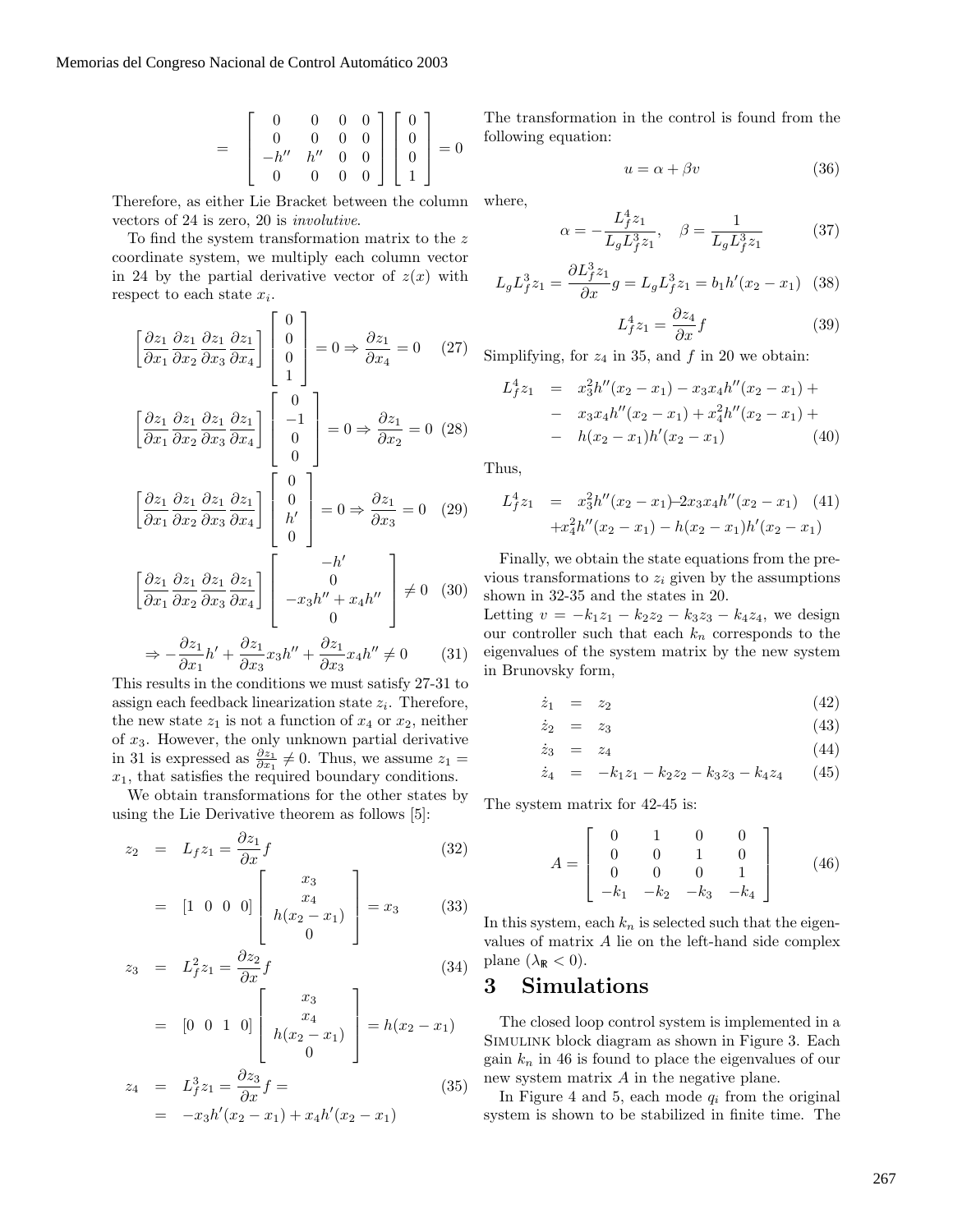nonlinear behavior of the beam quickly attenuates in each orginal system state  $q_i$  by using the feedback linearizing control shown in Figure 9. This controller supresses the vibration caused by the flexible movement of the beam with nonlinear characteristics  $h(q_i)$ .

It is clearly seen in the phase portraits of Figure 6 to 8 that the original system  $(q_0 \text{ vs. } q_1)$  is asymptotically stable and converges to the origin as  $t \to \infty$ .

#### **4 Conclusions**

In this paper, we showed that a controller design based on feedback linearizarion provides quick stabilization in each mode of a flexible structure model with nonlinear properties. Specifically, an analysis for a two-mode flexible structure was made to demonstrate this technique quickly compensates the nonlinear motions in the original states by transforming the original system into a linear model and creating a feedback to eliminate these motions in the original system. Conditions such as using only the uncoupled flexible modes and assuming no damping were considered in order to avoid higher complexity in the solution. Simulations illustrating how this design method provides fast stabilization for the nonlinear oscillations generated in each mode summarize our results.

### **5 References**

- [1] R. Salinas Villarreal, "On a time-optimal controller for flexible structures," Master's thesis, Tulane University, 1997.
- $[2]$  E. Barbieri and  $\overline{U}$ . Ozgüner, "Unconstrained and contrained mode expansions for a flexible slewing link," *ASME Journal of Dynamic Systems, Measurement, and Control*, vol. 110, pp. 416–421, December 1988.
- $[3]$  E. Barbieri and  $\overline{U}$ . Özgüner, "A new minimumtime control law for a one-mode model of a flexible slewing structure," *IEEE Transactions on Automatic Control*, vol. 38, pp. 142–146, January 1993.
- [4] J.-J. E. Slotine and W. Li, *Applied Nonlinear Control*. Prentice-Hall, 1991.
- [5] R. Marino and P. Tomei, *Nonlinear Control Design: Geometric, Adaptive, and Robust*. Prentice-Hall, London, 1995.
- [6] R. Salinas Villarreal, E. Barbieri, and S. V. Drakunov, "Time sub-optimal/sliding mode controller for a flexible structure," in *Proceedings of the* 28th *IEEE Southeastern Symposium on System Theory*, pp. 253–257, April 1996.



Figure 3: Simulink block diagram of the feedback linearization controller.



Figure 4: Plot showing the mode  $q_0$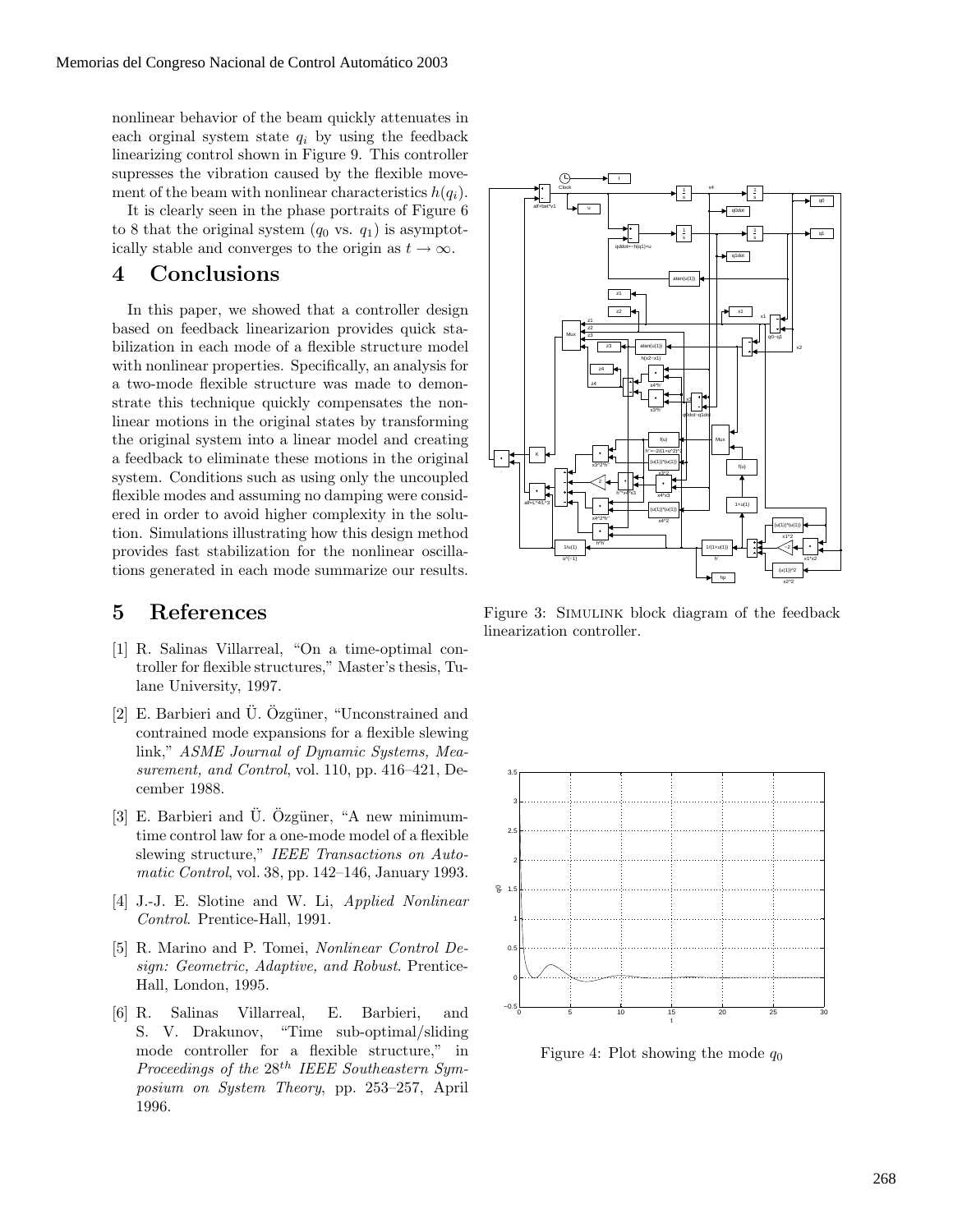

Figure 5: Plot showing the mode  $q_1$ 



Figure 6: Phase portrait of mode  $q_0$ 



Figure 7: Phase portrait of mode  $q_1$ 



Figure 8: Plot showing  $q_0$  vs  $q_1$ 



Figure 9: Plot of the feedback linearizing control



Figure 10: Plots of state  $z_1$  vs. time